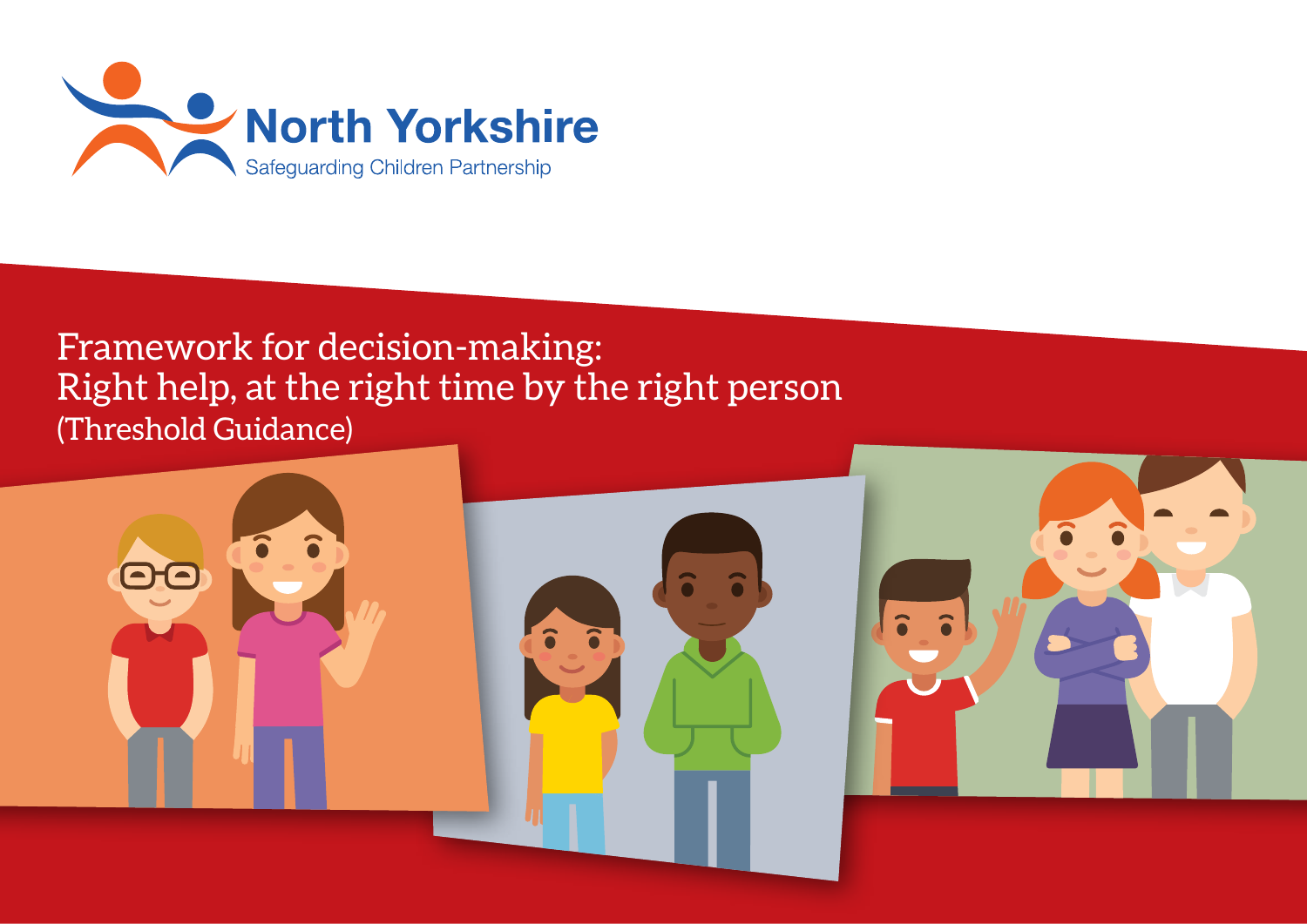## **Introduction**

This document has been developed to help and support practitioners working with children across all agencies and organisations, when faced with a decision about the safety and wellbeing of a child or young person. It is a collaborative approach to support and drive our shared ambition of the right help, at the right time from the right service and, importantly, from the right person.

In North Yorkshire all children and young people should be safe, happy, healthy and able to achieve. This guidance sets out which agencies and which levels of intervention may be needed to support families build on their strengths, promote resilience and overall outcomes for children, young people and their families while ensuring children and young people are protected from abuse and neglect. It should be used by practitioners to aid decision making but not replace the conversations we have when faced with concerns about a child or young person to determine the best next steps. All practitioners should use their safeguarding leads and Early Help Consultants for support, guidance and reflection.

Protecting children and young people can be complex. This document is to support practitioners with thresholds but also to embed North Yorkshire's relationship based model of practice using a Signs of Safety methodology to understand past and potential harm, along with safety and strengths to develop what needs to happen next. **https://www.** safeguardingchildren.co.uk/Resources/ one-minute-guide-signs-of-safety

This document sits alongside, and is complimentary to, existing NYSCP Procedures which can be found at www. safeguardingchildren.co.uk/professionals and the Early Help Strategy.

![](_page_1_Picture_5.jpeg)

![](_page_1_Picture_6.jpeg)

![](_page_1_Picture_7.jpeg)

![](_page_1_Picture_8.jpeg)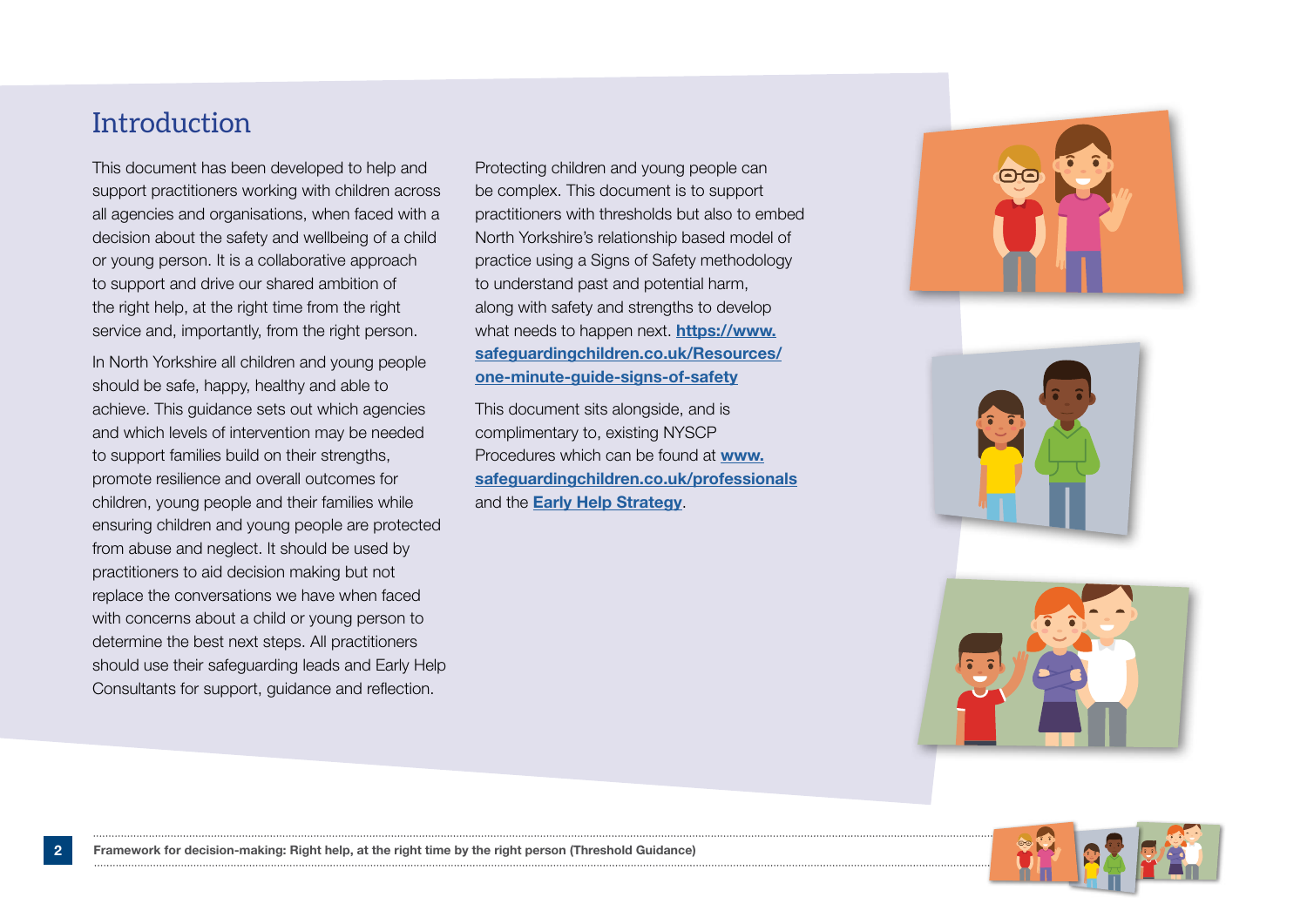## How We Work with Children and Families – Signs of Safety

In North Yorkshire, we are committed to using the Signs of Safety model across our multiagency workforce when working with children and families. Signs of Safety assesses risk and identifies solutions via four straightforward questions:

- 1. What are we worried about?
- 2. What's working well?
- 3. What needs to happen?
- 4. AND … the Scaling Question this is critical. The scaling question might be designed around a particular concern, or by which we assess the threshold of need for professional involvement. It is always on a scale of 0-10 and indicates the level of concern we may have for a child

These questions underpin the conversations we need to have with families when we believe that children are not receiving the care and support they need, or may be at risk of harm.

When thinking about a child or family who might need help and support, practitioners and professionals should use these four questions as basis of evaluating their concerns. In addition, practitioners and professionals might want to think about:

![](_page_2_Picture_8.jpeg)

- What have you seen or heard that worries you?
- What are you most worried about?
- What do you think will happen if nothing changes?
- Are things getting worse?
- What is the child worried about?
- What impact is all of this having on the child?
- Does the child or the family receive support from anywhere else? If they do, is it making things better?
- Does the child or family do anything already that makes things even a little bit better?
- What do you think needs to happen to make things better for this family?
- What services or agencies are needed to support this family?
- On a scale of 1 to 10, how worried are you about this child or family?

Using the Signs of Safety approach as the basis of a conversation about a family's needs can help:

- Understand present and past concerns
- Recognise existing strengths and safety
- Be clear about what needs to happen next
- Have a clear view of the scale of the concern or worry

The use of a strengths-based approach can often lead to families overcoming difficulties and challenges through adapting or tailoring universal or targeted services, without the need for statutory child protection services. We know that sometimes families find it difficult to open up and consent to services and you need to consider what can be done differently to form relationships and enable engagement along as well as considering if statutory intervention is necessary.

Where you are becoming more concerned about a child or young person, please have a conversation with your manager or safeguarding lead. Where a referral to the Children and Families Service is required please see: https:// www.safeguardingchildren.co.uk/resourcelibrary/?search=making+a+referral

![](_page_2_Picture_27.jpeg)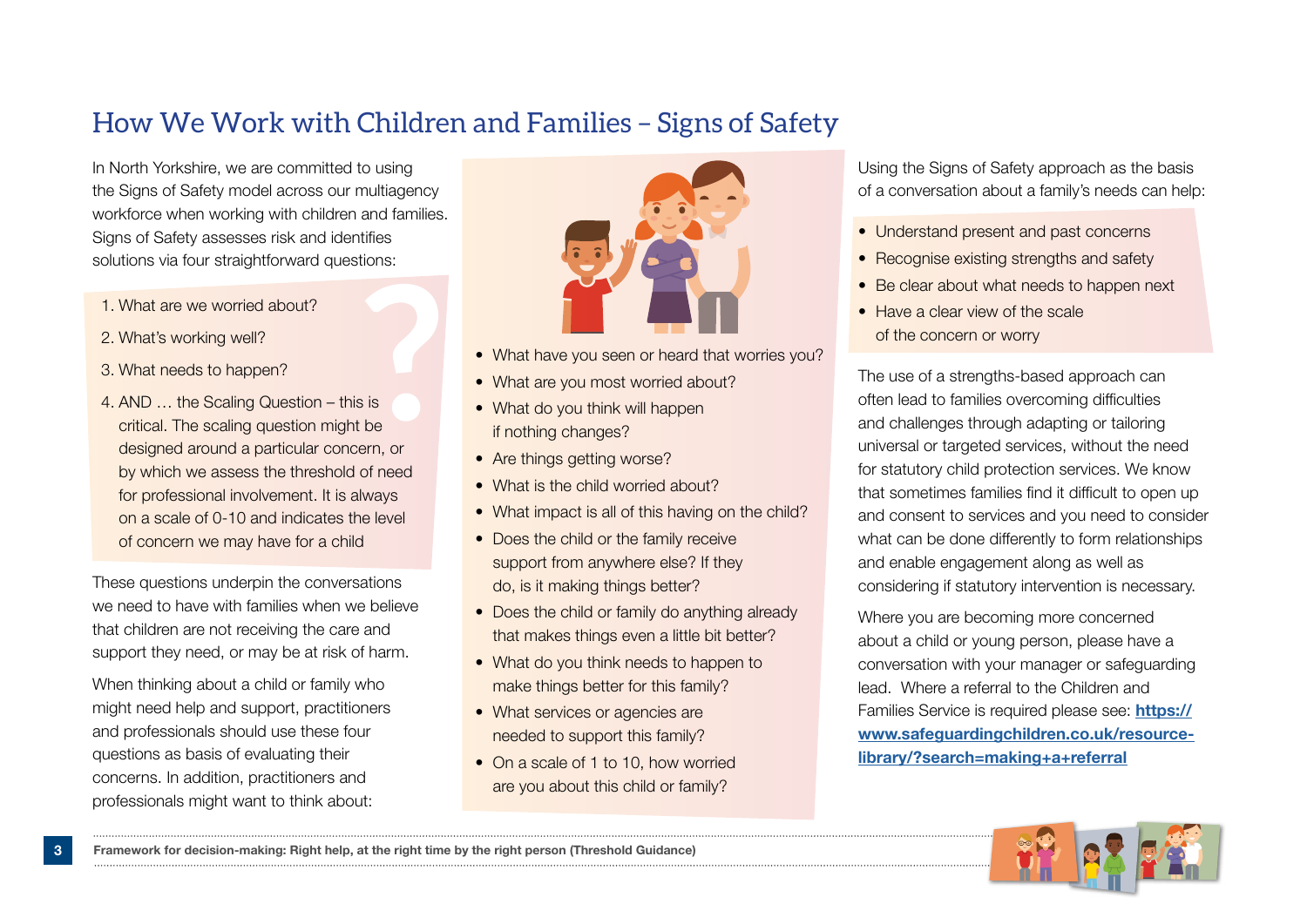## Continuum of Need

North Yorkshire has developed a continuum of need along with some features we might expect to see in families across the continuum. It is vital to note that this does not represent a fixed, definition of need or a checklist – the examples cited are for guidance and context. It should be used alongside professional judgement and form part of a wider discussion about how best to meet the needs of a specific child or family and support the consistency of response to children, young people

Our model in North Yorkshire is to support families at the right time and ensure early intervention that prevents worries from escalating. We want to ensure the right and least intervention through the right service, at the right time by the right person. Children and young people can move across the levels of vulnerability according to their particular circumstances.

We have 4 levels of need, the divisions between the levels should not be conceived as 'hard and fast'. The presence of a single or multiple combination of factors, the age of the child and protective factors will all need to be taken into account.

![](_page_3_Figure_4.jpeg)

![](_page_3_Picture_6.jpeg)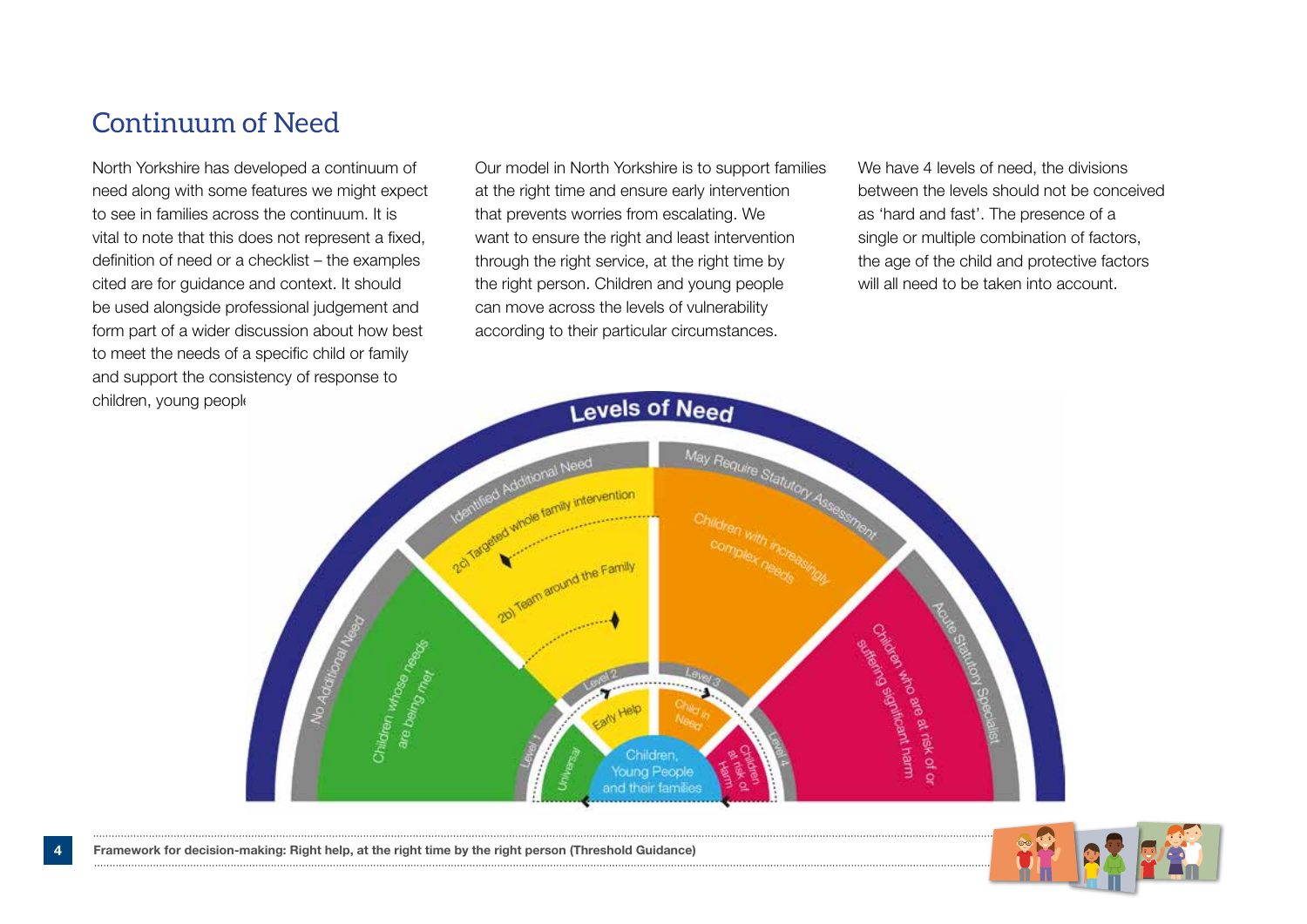![](_page_4_Picture_0.jpeg)

![](_page_4_Picture_1.jpeg)

### **Universal – Level 1**

Most children reach their full potential through the care of their families and communities. Universal Services are provided to all children and their families through community networks such as schools, primary healthcare, leisure services, voluntary and universal groups. Some examples may include supporting a child to have:

- Good physical health
- Good school attendance
- Ability to meet developmental milestones
- Good attachments and relationships
- Appropriate guidance and boundaries
- Carers who meet their physical and emotional needs and protect them from danger and harm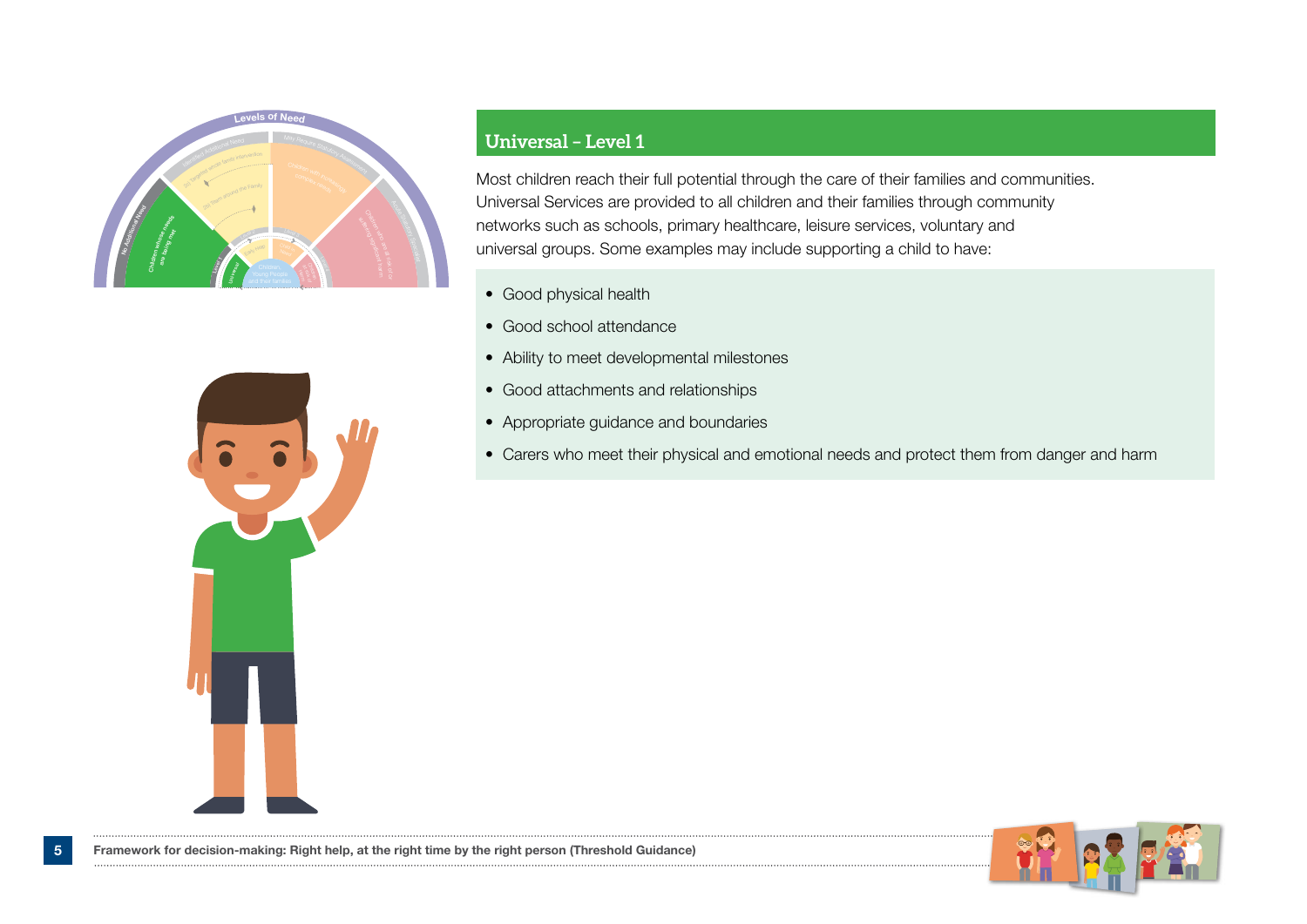![](_page_5_Picture_0.jpeg)

#### **Early Help – Level 2**

Early Help provides support when need is identified at any point in a child's life. It is not a service specific to one organisation, but rather a collaborative approach across all agencies and partners to work with children, young people and families to prevent the need for statutory intervention. In North Yorkshire every person working with or engaging with children and families, regardless of organisation, status or position, has a responsibility to support the delivery of Early Help and support the family to access appropriate services to enable positive parenting.

#### **Level 2a – Single agency response**

Children, young people and families who are vulnerable and in need of additional support because of their own development, family circumstances or environmental factors. These children and young people are at risk of not reaching their full potential and their life chances impaired without the provision of additional interventions. These practitioners will act as the 'Early Help Champion' and will provide the help and support required either as a single agency or through a coordinated response.

### **Level 2b – Team Around the Family**

Early Help Champions may identify through the Early Help Assessment (EHA) that enhanced support is required to address assessed needs. Where necessary the Early Help Champions will coordinate Team around the Family (TAF) meetings, which will ensure an appropriate multi-agency response.

### **Level 2c – Targeted whole family intervention**

Where cases become more complex with escalating concerns a discussion can be held with the Early Help Consultant to agree if a request needs to be made to the Children and Families Service for a Children and Families Worker who would provide interventions and pick up the role as Early Help Champion and coordinate the multi-agency response (Level 2c).

![](_page_5_Picture_9.jpeg)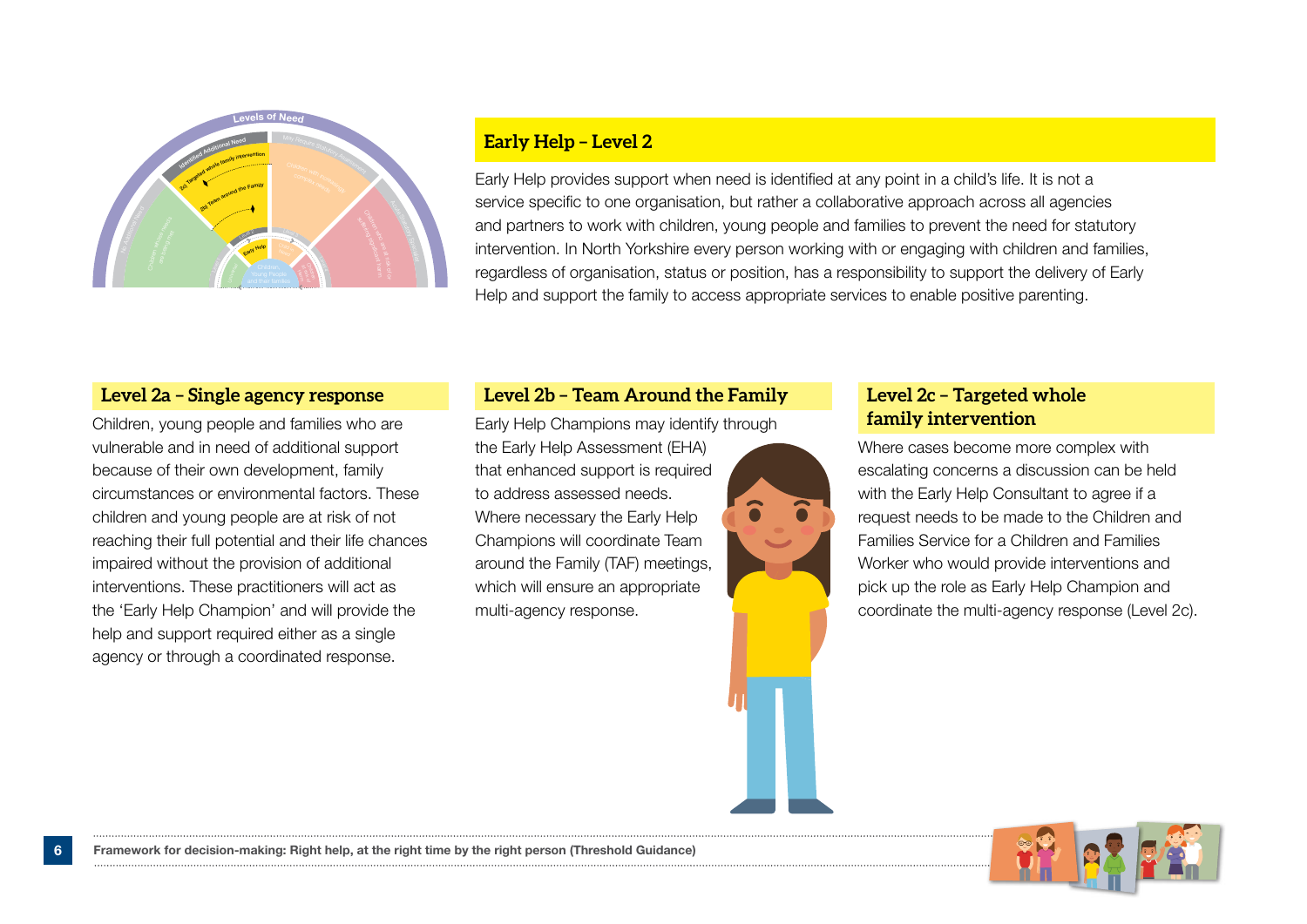#### Children and Families may have one or a range of needs which could increase in complexity, those may include:

### Child's Developmental Needs

- Worries about diet/hygiene/clothing
- Lack of attendance at health appointments
- Not reaching developmental milestones
- Few opportunities for play or socialisation
- Substance use or concerns
- Mental health concerns
- Poor school attendance or exclusion
- Experience bullying
- Special educational needs
- Disengagement from education, training, employment post 16
- Difficulties with peer group/ adult relationships
- Some evidence of inappropriate responses and behaviours
- Finds it difficult to cope with anger, frustration and upset
- Disruptive or anti-social behaviour
- Disabilities
- Complex health needs
- Young Carers
- Vulnerabilities to exploitation

#### Parenting capacity

- Parental conflict or lack of parental support/boundaries
- Parental engagement with services is poor
- Parent is struggling to provide adequate care
- Unrealistic parental expectations
- Child previously subject of a Child Protection Plan
- Post natal depression
- Concealed pregnancy
- Perceived to be a problem by parents
- Minor to moderate mental health issues
- Parental drug and alcohol use
- History of co-sleeping with previous children

#### Family/Environmental Factors

- Parents have some conflict or difficulties that can involve the children
- Has experienced loss of significant adult e.g. bereavement or separation
- Parent has physical or mental ill-health
- Family is socially isolated
- Poor housing
- Poverty
- Involvement in or risk of offending
- Poor access to universal services
- Poor or overwhelming Care Coordination for a Child with Disabilities

![](_page_6_Picture_42.jpeg)

![](_page_6_Picture_43.jpeg)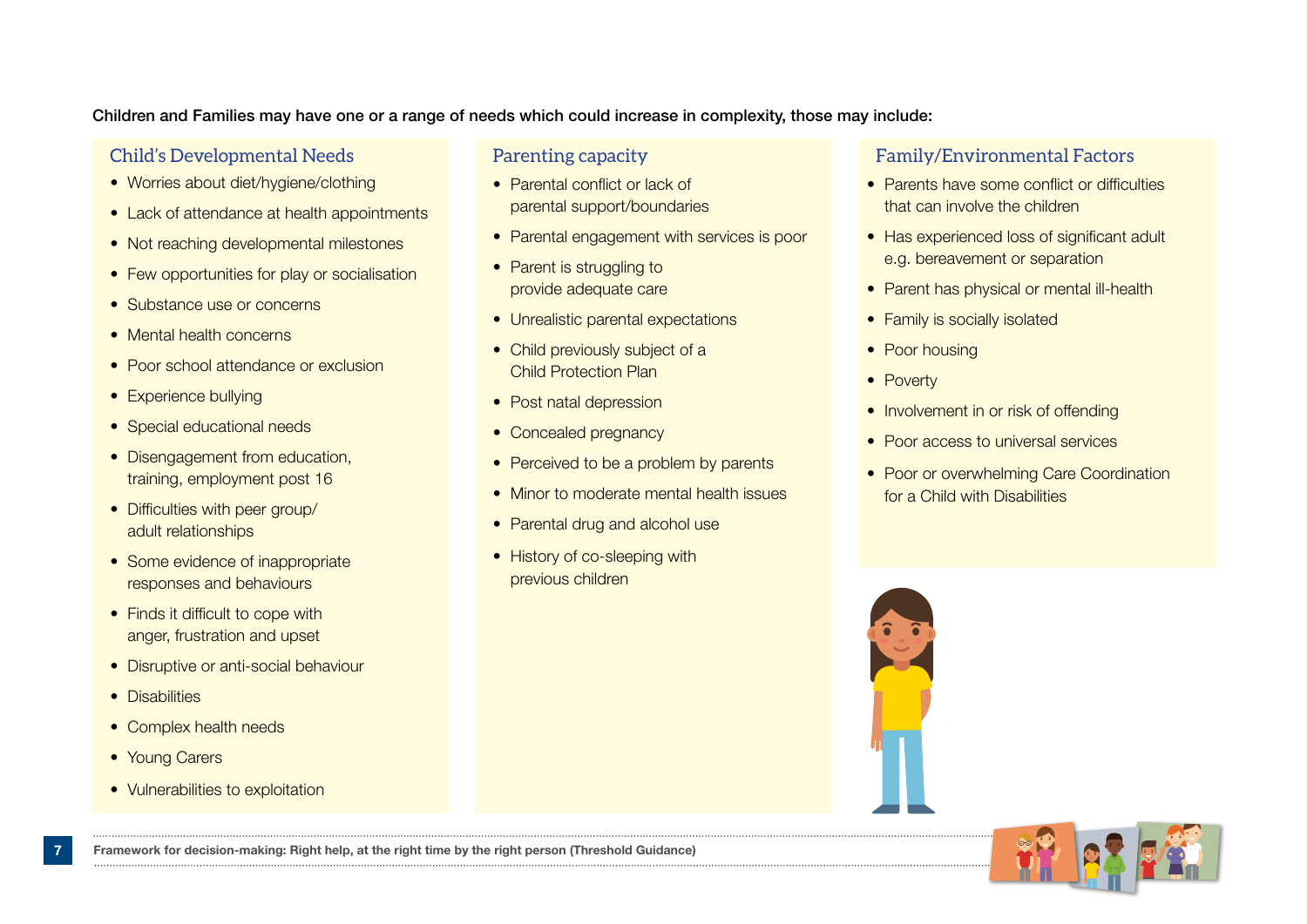A small proportion of children and young people will have more acute needs and be supported by the Children and Families Service. These are identified as:

- Children who are unlikely to reach or maintain a satisfactory level of mental or physical health or development, or their health and development will be significantly impaired, without the provision of services
- Children who are the subject to Care or Supervision Orders
- Children who are subject to a Child Protection Plan
- Looked after Children
- Young People who are remanded into the care of the Local Authority
- Young carers
- Children who are privately fostered
- Children receiving in-patient mental health treatment

![](_page_7_Figure_9.jpeg)

## **Children in Need – Level 3**

These are children and young people whose needs are more complex, based on a range of needs and depth or significance of the needs. They are at risk of social or educational exclusion. Their health, welfare, social or educational development is being impaired and life chances will be impaired without the provision of additional services.

![](_page_7_Figure_12.jpeg)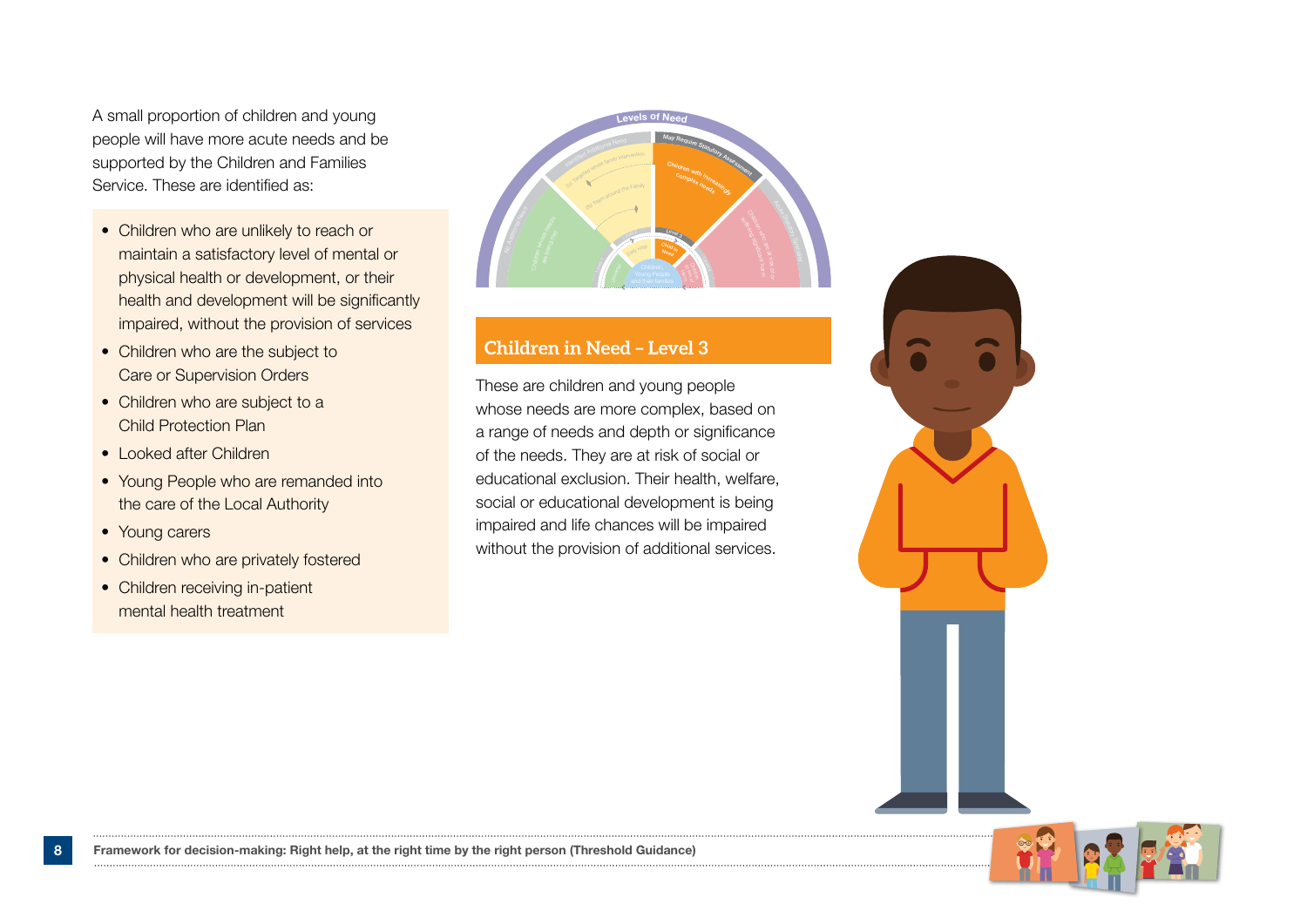![](_page_8_Picture_0.jpeg)

## **Children at risk of significant harm – Level 4**

Some children and young people may require an immediate referral to the Children and Families Service for an assessment to be completed to better understand their needs. These are children and families with increasingly complex needs, those children who are at risk of or suffering significant harm. The Children Act 1989 introduced the concept of significant harm as the threshold that justifies compulsory intervention in family life in the best interest of children, and gives local authorities a duty to make enquiries.

#### Significant harm would include:

- Children at immediate risk of significant harm including physical, sexual, emotional harm and neglect
- Children with unexplained injuries, suspicious injuries or where there is inconsistent explanation of the injury
- Children from families experiencing a crisis likely to result in an imminent break down of care arrangements
- Where there are serious concerns regarding the risk of significant harm to an unborn baby
- Children who are remanded to Custody
- Children who allege abuse
- Vulnerable children who are left alone

![](_page_8_Picture_11.jpeg)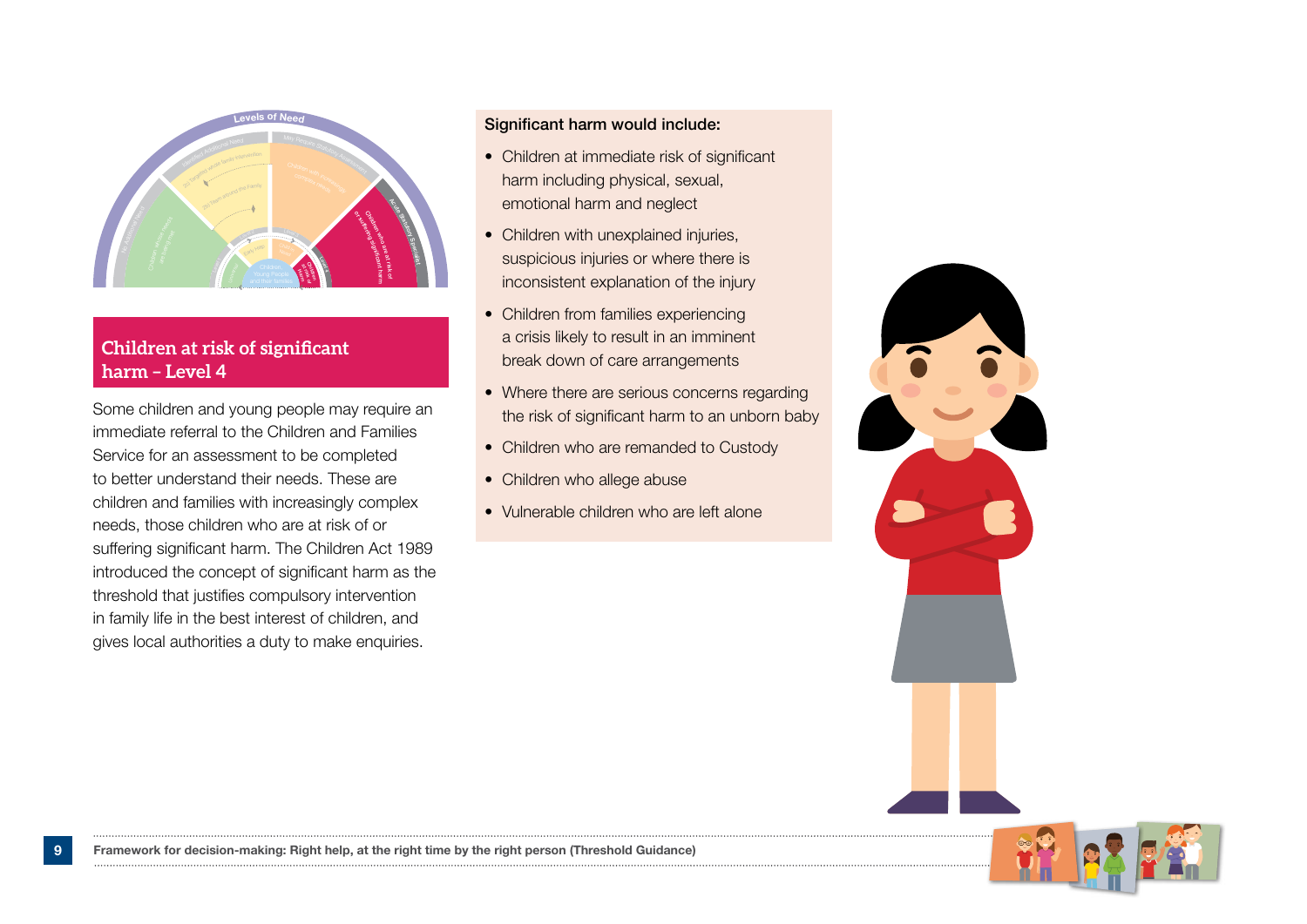#### The needs or worries across Level 3 or 4 may include:

### Child's Developmental Needs

- Disability (Permanent or substantial impairment of function)
- Severe health problems
- Significant emotional and behavioural difficulties
- Neglects to use self-care skills due to alternative priorities e.g. substance use
- Children whose behaviour has been sexually harmful
- Family breakdown related in some ways to the child's behavioural difficulties
- Long-term neglect which significantly impacts on child's development
- Child has severe, complex or challenging mental health problems
- Child has severe disability
- Child's health and development needs require specialist service provision
- Unaccompanied children
- Problematic, severe or chronic drug and alcohol misuse
- Chronic neglect impacting on the emotional well-being and attachment of child
- Impact of severe domestic violence
- Significant, serious or numerous self harm or suicide/attempts
- Persistent offending results in court action and potential entry into custody
- Is suffering harm in relation to physical, emotional or sexual abuse or neglect

## Parenting capacity

- Serious/repeated domestic abuse;
- Parenting is not safe
- Lack of parental cooperation is having detrimental impact on the child's welfare and safety
- Physical or learning disability/mental ill health/are seriously ill/use substances
- Young people who are homeless
- Continued exposure by parents or carers to dangerous situations in the home/community
- Irrevocable child and parent relationship breakdown
- The child is undertaking the majority of parenting responsibilities which are significantly impairing the child's health and development
- Moderate, severe or complex mental or physical health needs or learning disability, which places the child at risk of harm
- Concerns about parenting of a child who is or has been looked after or is at risk of becoming looked after
- Child has no parent/carer or has been abandoned
- Problematic drug or alcohol misuse by parent or within household.

## Contextual Worries

- Young people who regularly go missing from home
- Children and young people who are the subject of exploitation including sexual, criminal and county lines

![](_page_9_Picture_35.jpeg)

![](_page_9_Picture_36.jpeg)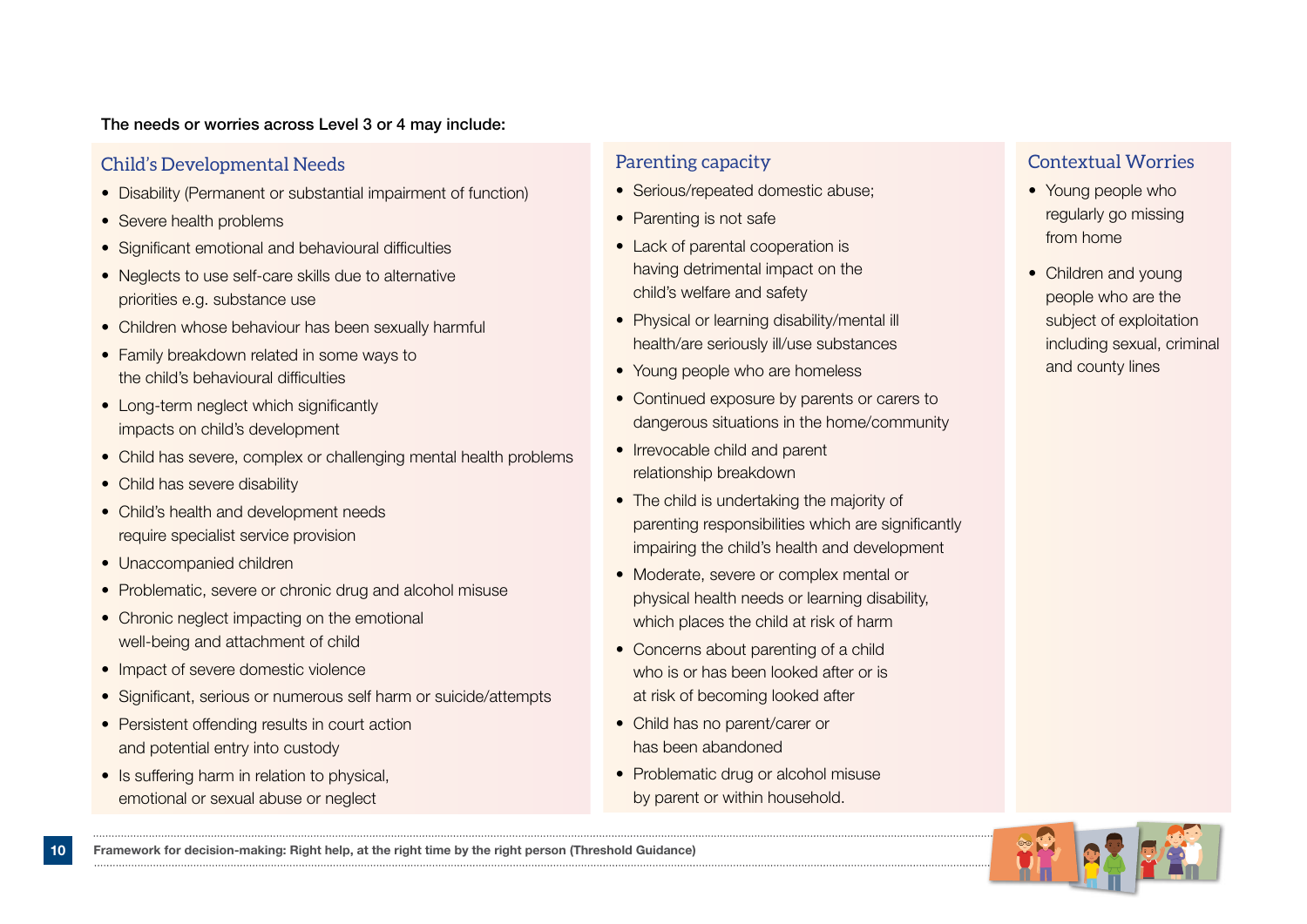Whilst we will always work to provide the right support at the right time, there will be occasions where circumstances change and we will need to change the support a family receives. With this in mind, there are clear pathways to "step across" children and families either from/or to Early Help/Children's Social Care. This may take the form of a multi-agency team around the child, or further work led by a single agency, such as a school, health practitioner or a voluntary sector organisation.

Where practitioners are working with a child and consider/suspect that a child is suffering or likely to suffer significant harm a referral should be made to North Yorkshire's Multi-Agency Screening Team.

#### Multi-Agency Screening Team

The Multi-Agency Screening Team (MAST) is a centralised team, working together to respond to contacts and ensure that children and their families receive the right help at the right time. The MAST looks at all available information seeking relevant information from Multi-Agency Partners (Harrogate District Foundation Trust and North Yorkshire Police) to triage contacts to the most appropriate service.

If you are worried about a child or young person and you have identified that they need additional support, which is beyond an Early Help Champion you may speak to your Safeguarding Lead or

Early Help Consultant, at times it is helpful in developing the next best steps for the child and family you are working with. You can also access the Consultation Line within the Multi-Agency Screening team on 01609 535070. The purpose of the consultation is to support you in identifying the next steps through a conversation and in a timely way. https://www. safeguardingchildren.co.uk/?s=MAST+OMG

Multi-Agency Safeguarding Procedures are available here **https://www.** safeguardingchildren.co.uk

Where a child is at immediate risk of harm you should contact the Police first and then the Multi-Agency Screening Team through the Customer Service Centre on 01609 780780, or by email at Children&families@ northyorks.gov.uk to raise your concerns. For additional information on making a referral visit www.safeguardingchildren. co.uk/worried-about-child

### The Local Protocol for Assessment

This document should be read alongside the Local Protocol for Assessment. This document sets out how cases are managed once a child is referred to Children's Social Care.

![](_page_10_Picture_10.jpeg)

![](_page_10_Picture_11.jpeg)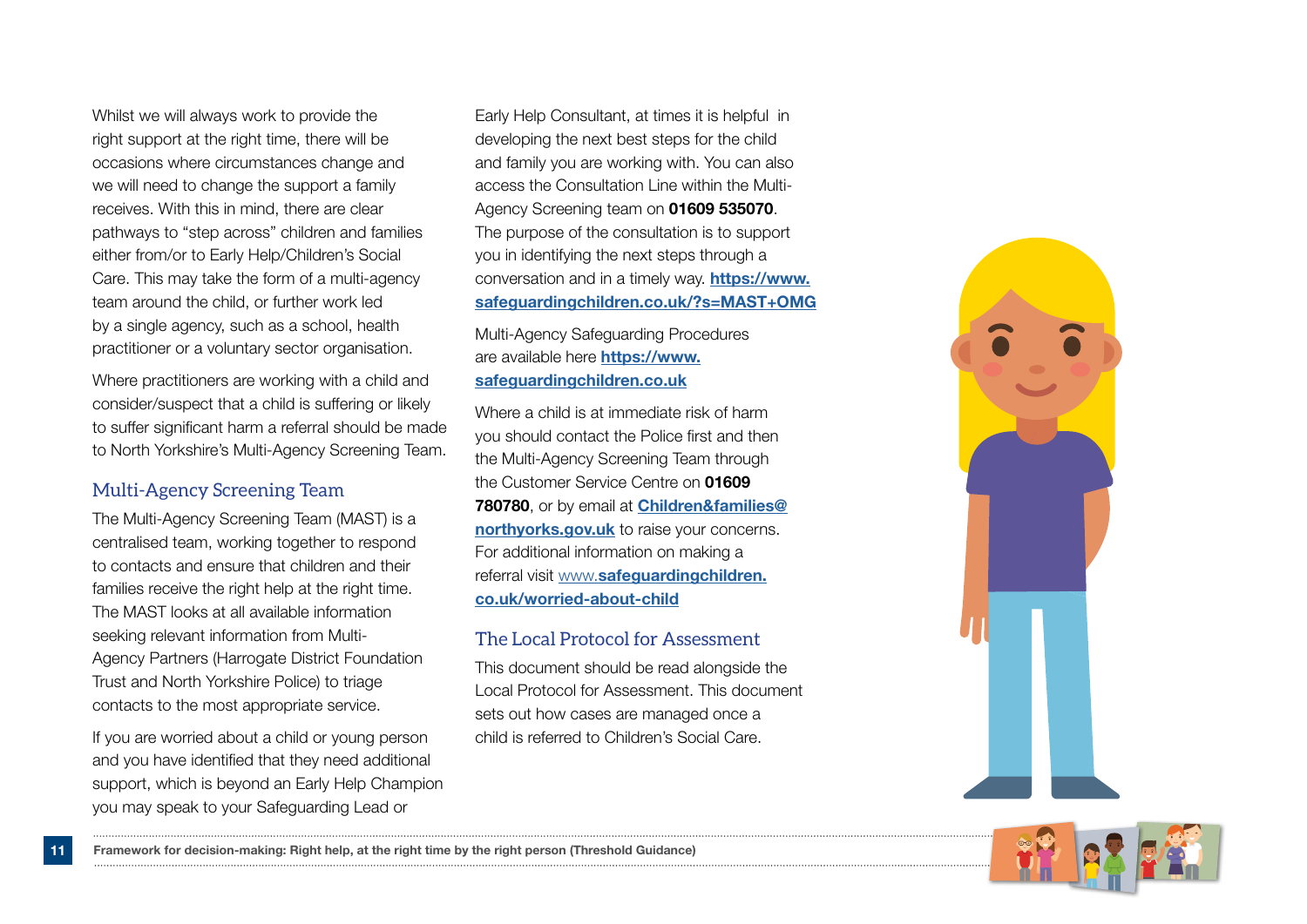## The Role of Designated Leads for Safeguarding

Every organisation has a designated safeguarding officer/lead or a Safeguarding team who is responsible for taking the lead on safeguarding matters within their organisation.

The designated lead for safeguarding should be the first point of contact for all staff who need advice and guidance around safeguarding concerns. This includes supporting colleagues within their organisation in decision-making and information sharing around concerns for a child's welfare or safety. Conversations with the designated safeguarding lead should be used to gain advice, reflection on concerns and determine next steps.

## Information Sharing and Consent

It is important that we understand the rules for information, but this is not always easy. Most of the time we share information about families with their consent. However, there are occasions when we need to share information about a family without their consent. Refusal to engage with services or refusal to give consent to share information are not in isolation reasons to escalate concerns.

All practitioners have a responsibility to work alongside children, young people and their families to engage with them and build relationships

that are honest and supportive, identifying strengths while being clear about the worries. We know from families that this approach works best and they are more likely to engage with services in which they have confidence.

Consent means that the family is fully informed about the services they are being referred to, agree with the referral being made and understand what information professionals are passing on and why.

There are some exceptions when there is a need to protect children and young people. For example, if having a conversation with the family would place the child, or another child, or someone else, or you the referrer, at increased risk of suffering harm you do not need consent. You also don't need consent if it might undermine the investigation of a serious crime. This includes making a child protection referral for a child who has made an allegation about a physical or sexual assault by a parent or carer, or where a delay in getting consent may mean the child or young person is put at further risk of harm.

Anyone concerned about information sharing should also refer to government guidance Information sharing advice for safeguarding practitioners.

![](_page_11_Figure_10.jpeg)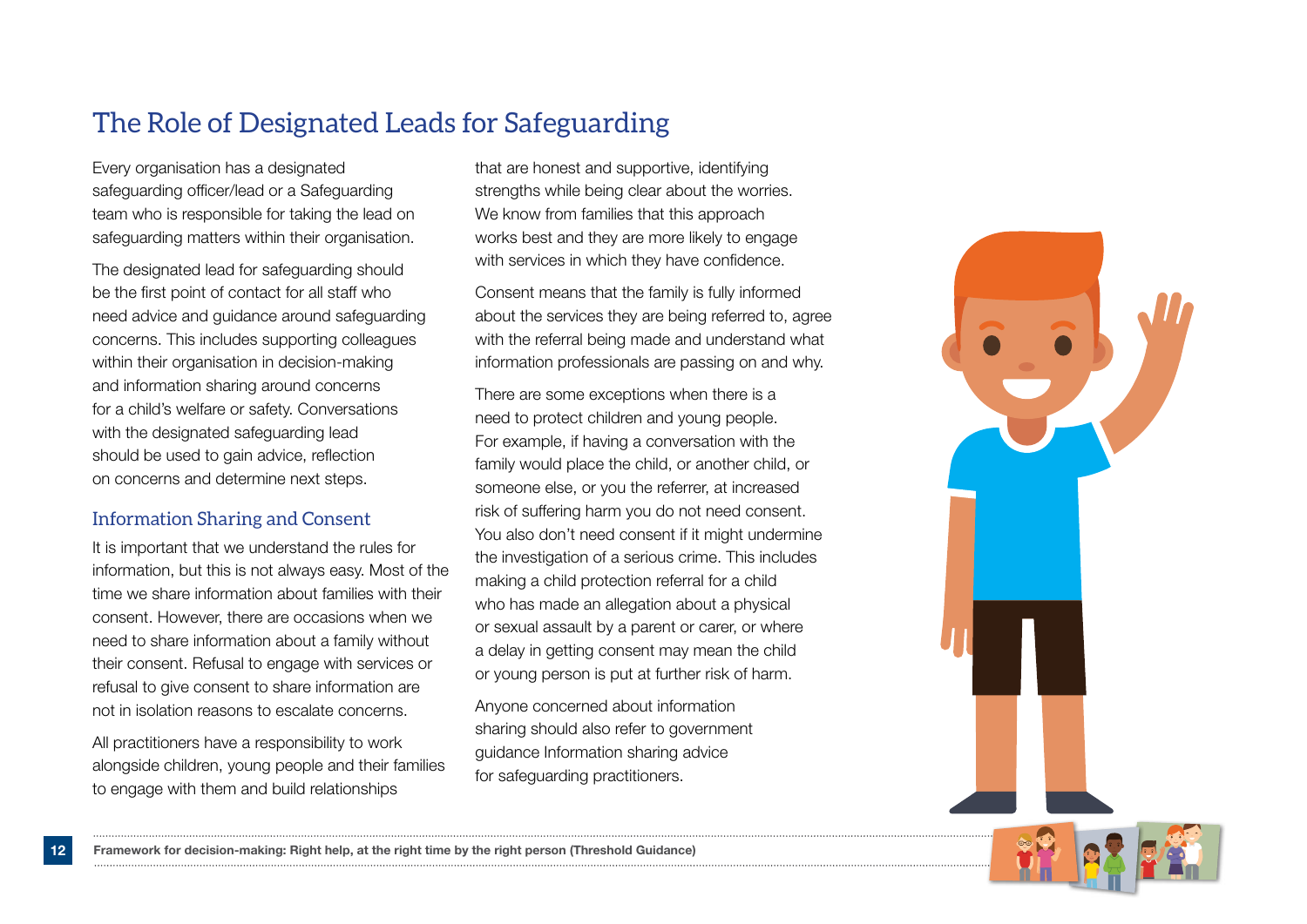### Seven golden rules of information sharing:

- 1. Remember that the Data Protection Act 2018 and human rights law are not barriers to justified information sharing, but provide a framework to ensure that personal information about living individuals is shared appropriately.
- 2. Be open and honest with the individual (and/or their family where appropriate) from the outset about why, what, how and with whom information will, or could be shared, and seek their agreement, unless it is unsafe or inappropriate to do so.
- 3. Seek advice from other practitioners if you are in any doubt about sharing the information concerned, without disclosing the identity of the individual where possible.
- 4. Share with informed consent where appropriate and, where possible, respect the wishes of those who do not consent to share confidential information. You may still share information without consent if, in your judgement, there is good reason to do so, such as where safety may be at risk. You will need to base your judgement on the facts of the case. When you are sharing or requesting personal information from someone, be certain of the basis upon which you are doing so. Where you have consent, be mindful that an individual might not expect information to be shared.
- 5. Consider safety and well-being: Make your information sharing decision after considering the safety and well-being of the individual and others who may be affected by their actions.
- 6. Necessary, proportionate, relevant, adequate, accurate, timely and secure: Ensure that the information you share is necessary for the purpose for which you are sharing it, is shared only with those individuals who need to have it, is accurate and up-to-date, is shared in a timely fashion, and is shared securely (see principles).
- 7. Keep a record of your decision and the reasons for it whether it is to share information or not. If you decide to share, then record what you have shared, with whom and for what purpose.

![](_page_12_Picture_8.jpeg)